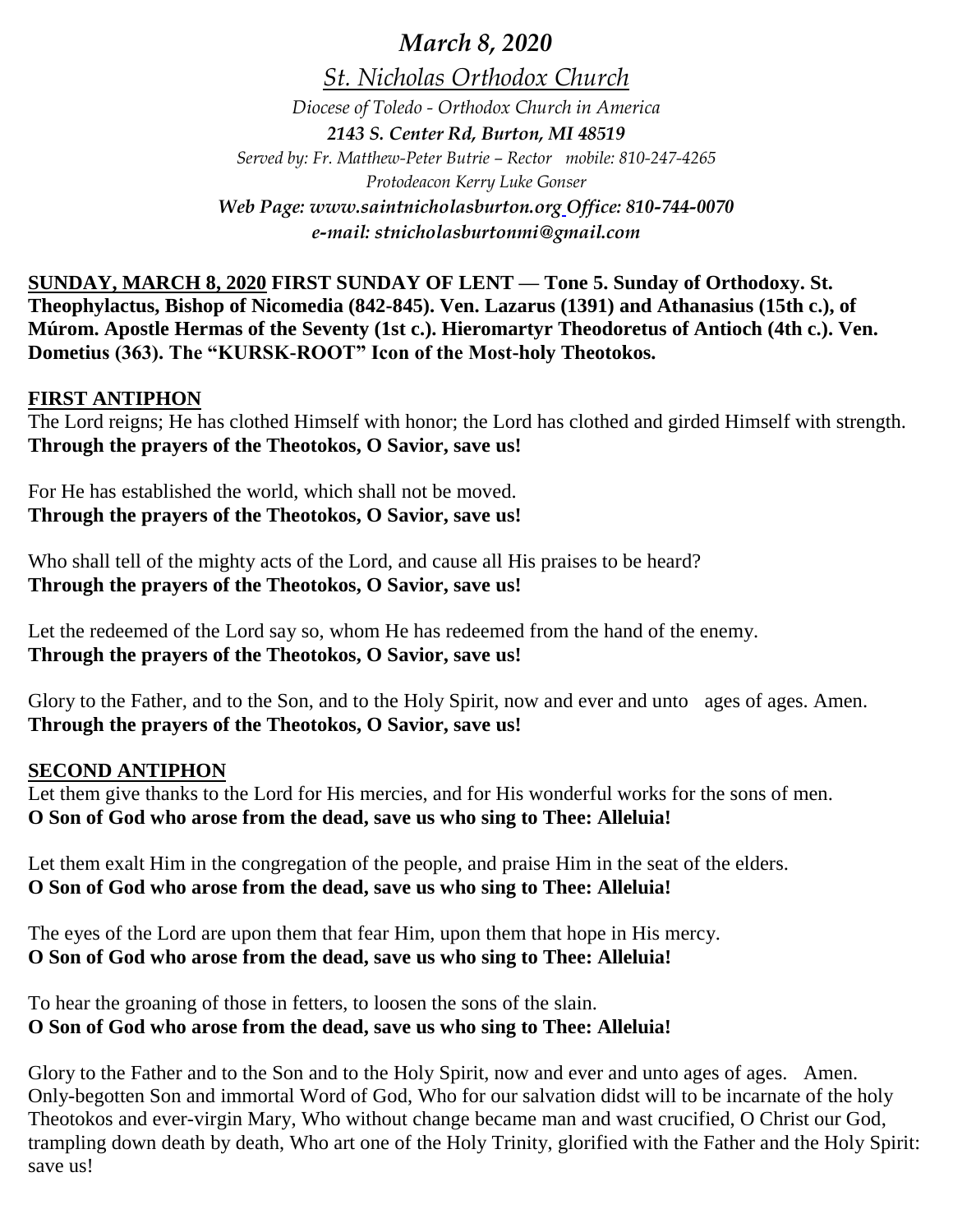## **THIRD ANTIPHON**

### **Let the heavens and the earth praise Him.**

**(Tone 2)** We venerate Thy most pure image, O Good One; and ask forgiveness of our transgressions, O Christ our God. Of Thy good will Thou wast pleased to ascend the Cross in the flesh and deliver Thy creatures from bondage to the Enemy. Therefore with thankfulness we cry aloud to Thee: "Thou hast filled all with joy, O our Savior, // for Thou didst come to save the world."

## **This is the day the Lord has made; let us rejoice and be glad in it.**

**(Tone 2)** We venerate Thy most pure image, O Good One...

# **O Lord my God, I will give thanks to Thee unto the ages.**

**(Tone 2)** We venerate Thy most pure image, O Good One...

# **TROPARIA**

**(Tone 5)** Let <u>us</u>, the faithful, praise and worship the Word, */* co-eternal with the Father and the Spirit, */* born for our salvation from the Virgin; / for He willed to be lifted up on the Cross in the flesh, / to endure death, / and to raise the dead // by His glorious Resurrection.

**(Tone 2)** We venerate Thy most pure image, O Good One; and ask forgiveness of our transgressions, O Christ our God. Of Thy good will Thou wast pleased to ascend the Cross in the flesh and deliver Thy creatures from bondage to the Enemy. Therefore with thankfulness we cry aloud to Thee: "Thou hast filled all with joy, O our Savior, // for Thou didst come to save the world."

**(Tone 4)** In truth you were revealed to your flock as a rule of faith, a model of meekness, and teacher of abstinence, so you won the heights by humility, and riches by poverty, O Holy Father Nicholas, intercede with Christ God to save our souls.

# **KONTAKION**

**(Tone 8)** O victorious leader of triumphant hosts! We, your servants, delivered from evil, sing our grateful thanks to you, O Theotokos! As you possess invincible might set us free from ev'ry calamity so that we may sing: Rejoice, O unwedded Bride!

# *The Prokeimenon in the Fourth Tone:* **Blessed art Thou, O Lord God of our Fathers / and praised and glorified is Thy name forever.**

# *v.* **For Thou art just in all that Thou hast done for us.**

**THE READING FROM THE EPISTLE OF THE APOSTLE PAUL TO THE HEBREWS (11:24-26, 32-12:2)** Brethren: By faith Moses, when he was grown up, refused to be called the son of Pharaoh's daughter, choosing rather to share ill-treatment with the people of God than to enjoy the fleeting pleasures of sin. He considered abuse suffered for the Christ greater wealth than the treasures of Egypt, for he looked to the reward. And what more shall I say? For time would fail me to tell of Gideon, Barak, Samson, Jephthah, of David and Samuel and the prophets -- who through faith conquered kingdoms, enforced justice, received promises, stopped the mouths of lions, quenched raging fire, escaped the edge of the sword, won strength out of weakness, became mighty in war, put foreign armies to flight. Women received their dead by resurrection. Some were tortured, refusing to accept release that they might rise again to a better life. Others suffered mocking and scourging, and even chains and imprisonment. They were stoned, they were sawn in two, they were killed with the sword; they went about in skins of sheep and goats, destitute, afflicted, ill-treated -- of whom the world was not worthy -- wandering over deserts and mountains, and in dens and caves of the earth. And all these, though well attested by their faith, did not receive what was promised, since God had foreseen something better for us, that apart from us they should not be made perfect. Therefore, having around us a cloud of witnesses, laying aside all weight and the sin which surrounds us, we also in forbearance run the race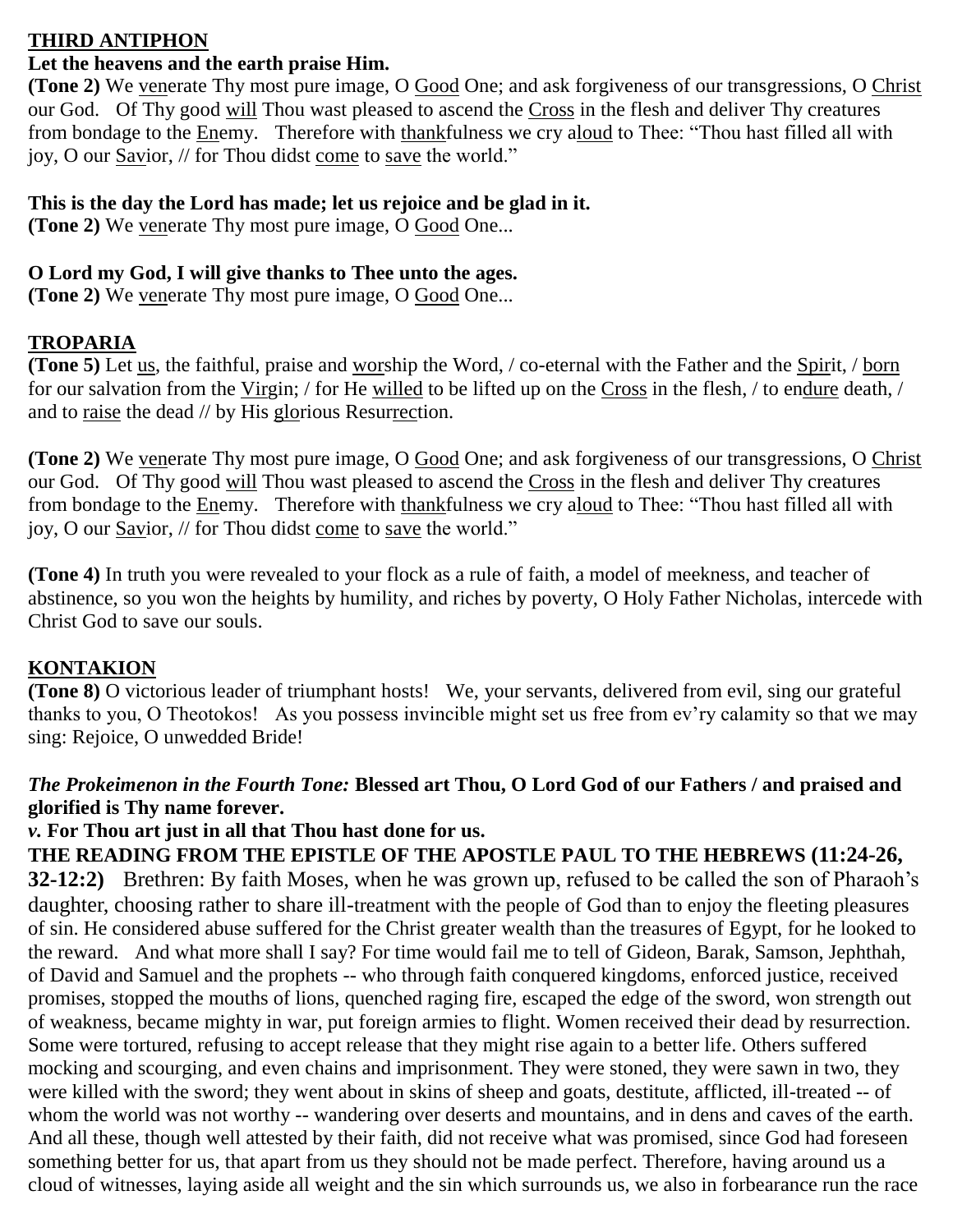set before us, keeping our eyes on Jesus the source and perfecter of the faith, who instead of the joy set before Him forbore the cross, despising shame, and sat at the right side of the throne of God. Think then of the such one who forbore onto himself hostility from the sinners, so that you are not hard pressed weary in your souls!

# *Alleluia, Tone 4*

*v:* **Moses and Aaron were among His priests; Samuel also was among those who called on His Name.**

*v:* **They cried to the Lord and He answered them.**

**THE HOLY GOSPEL ACCORDING TO JOHN (1:43-51)** At that time Jesus decided to go to Galilee. And he found Philip and said to him, "Follow me." Now Philip was from Bethsaida, the city of Andrew and Peter. Philip found Nathaniel, and said to him, "We have found him of whom Moses in the law and also the prophets wrote, Jesus of Nazareth, the son of Joseph." Nathaniel said to him, "Can anything good come out of Nazareth?" Philip said to him, "Come and see." Jesus saw Nathaniel coming to him, and said of him, "Behold, an Israelite indeed, in whom is no guile!" Nathaniel said to him, "How do you know me?" Jesus answered him, "Before Philip called you, when you were under the fig tree, I saw you." Nathaniel answered him, "Rabbi, you are the Son of God! You are the King of Israel!" Jesus answered him, "Because I said to you, I saw you under the fig tree, do you believe? You shall see greater things than these." And he said to him, "Truly, truly, I say to you, you will see heaven opened, and the angels of God ascending and descending upon the Son of Man."

**INSTEAD OF "IT IS TRULY MEET ...,":** All of creation rejoices in you, O Full of Grace: the assembly of Angels and the race of men. O sanctified temple and spiritual paradise, the glory of virgins, from whom God was incarnate and became a Child, our God before the ages. He made your body into a throne, and your womb He made more spacious than the heavens. All of creation rejoices in you, O Full of Grace. Glory to you!

**COMMUNION HYMN** Praise the Lord from the heavens, praise Him in the highest! Alleluia! Alleluia! Alleluia!

# *COMMEMORATION OF THE RESTORATION OF THE HOLY ICONS*

*After the Prayer behind the Ambo, the procession begins*:

*Choir:* We venerate Thy most pure image, O Good One, and ask forgiveness of our transgressions, O Christ our God. Of Thy good will Thou wast pleased to ascend the Cross in the flesh, and deliver Thy creatures from bondage to the enemy. Therefore with thankfulness we cry aloud to Thee: Thou hast filled all with joy, O our Savior, for Thou didst come to save the world.

# *Petitions for the living*:

| Deacon:<br><i>Choir:</i> | Have mercy on us, O God, according to your great mercy, we pray you, hear us and have mercy.<br>Lord, have mercy. Lord, have mercy. Lord, have mercy. |  |  |
|--------------------------|-------------------------------------------------------------------------------------------------------------------------------------------------------|--|--|
| Deacon:                  | Again we pray for our father and Archbishop _____, for priests, deacons, and all other clergy, and<br>for all our brethren in Christ.                 |  |  |
| <b>Choir:</b>            | Lord, have mercy. Lord, have mercy. Lord, have mercy.                                                                                                 |  |  |
| Deacon:                  | Again we pray for all pious and Orthodox Christians.                                                                                                  |  |  |

*Choir:* Lord, have mercy. Lord, have mercy. Lord, have mercy.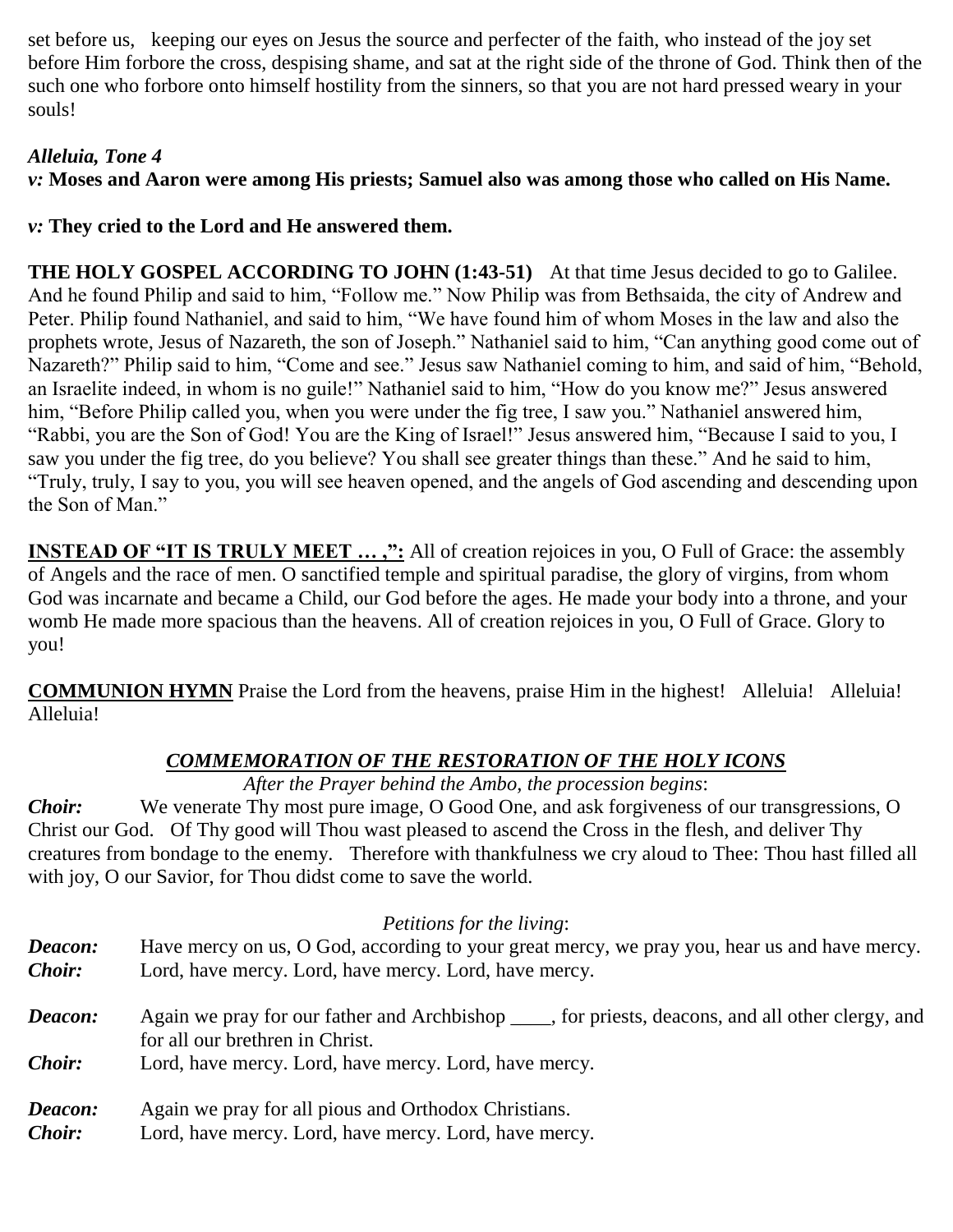- **Priest:** For you are a merciful God, and the Lover of Mankind, and to you we send up glory: to the Father, and to the Son, and to the Holy Spirit, now and ever and to the ages of ages. *Choir:* Amen.
- *Choir: We venerate Thy most pure image…*

## *Petitions for those who have reposed in the faith:*

| Deacon:<br><b>Choir:</b> | Have mercy on us, O God, according to your great mercy, we pray you, hear us and have mercy.<br>Lord, have mercy. Lord, have mercy. Lord, have mercy.                                                                                                                                                                                     |  |  |
|--------------------------|-------------------------------------------------------------------------------------------------------------------------------------------------------------------------------------------------------------------------------------------------------------------------------------------------------------------------------------------|--|--|
| Deacon:                  | Let us pray for blessed, ever-memorable and pious rulers, Orthodox patriarchs, bishops, and for<br>all our fathers, mothers, brothers, and sisters who have fallen asleep in the Lord.                                                                                                                                                    |  |  |
| <b>Choir:</b>            | Memory eternal! Memory eternal! Memory eternal!                                                                                                                                                                                                                                                                                           |  |  |
| <b>Priest:</b>           | For you are the Resurrection, the Life, and the Repose of your servants who are fallen asleep, O<br>Christ our God, and to you we send up glory, together with your unoriginate Father and your<br>Most-Holy, Good, and Life-giving Spirit, now and ever and to the ages of ages.                                                         |  |  |
| <b>Choir:</b>            | Amen.                                                                                                                                                                                                                                                                                                                                     |  |  |
| Choir:                   | We venerate Thy most pure image                                                                                                                                                                                                                                                                                                           |  |  |
|                          | Petitions for the community:                                                                                                                                                                                                                                                                                                              |  |  |
| Deacon:<br>Choir:        | Have mercy on us, O God, according to your great mercy, we pray you, hear us and have mercy.<br>Lord, have mercy. Lord, have mercy. Lord, have mercy.                                                                                                                                                                                     |  |  |
| Deacon:                  | Again we pray for this city, for mercy, life, peace, health, salvation, and visitation for the<br>builders and benefactors of our holy temple, for all those gathered here and for all the<br>inhabitants of this city, and for all pious and right-glorifying Christians who dwell and are to be<br>found here and throughout the world. |  |  |
| <b>Choir:</b>            | Lord, have mercy. Lord, have mercy. Lord, have mercy.                                                                                                                                                                                                                                                                                     |  |  |
| Deacon:                  | Again we pray for those who bring offerings and do good works in this holy and all-venerable<br>temple; for those who labor and those who sing, and for all the people standing here, who await<br>your great and rich mercy.                                                                                                             |  |  |
| Choir:                   | Lord, have mercy. Lord, have mercy. Lord, have mercy.                                                                                                                                                                                                                                                                                     |  |  |
| <b>Priest:</b>           | For you are a merciful God and the Lover of mankind, and to you we send up glory: to the<br>Father and to the Son, and to the Holy Spirit, now and ever and to the ages of ages.                                                                                                                                                          |  |  |
| Choir:                   | Amen.                                                                                                                                                                                                                                                                                                                                     |  |  |
| Choir:                   | We venerate Thy most pure image<br>Petitions for the world:                                                                                                                                                                                                                                                                               |  |  |
| Deacon:<br>Choir:        | Have mercy on us, O God, according to your great mercy, we pray you, hear us and have mercy.<br>Lord, have mercy. Lord, have mercy. Lord, have mercy.                                                                                                                                                                                     |  |  |
| Deacon:<br><b>Choir:</b> | Again we pray for the civil authorities of this country and those serving in its armed forces.<br>Lord, have mercy. Lord, have mercy. Lord, have mercy.                                                                                                                                                                                   |  |  |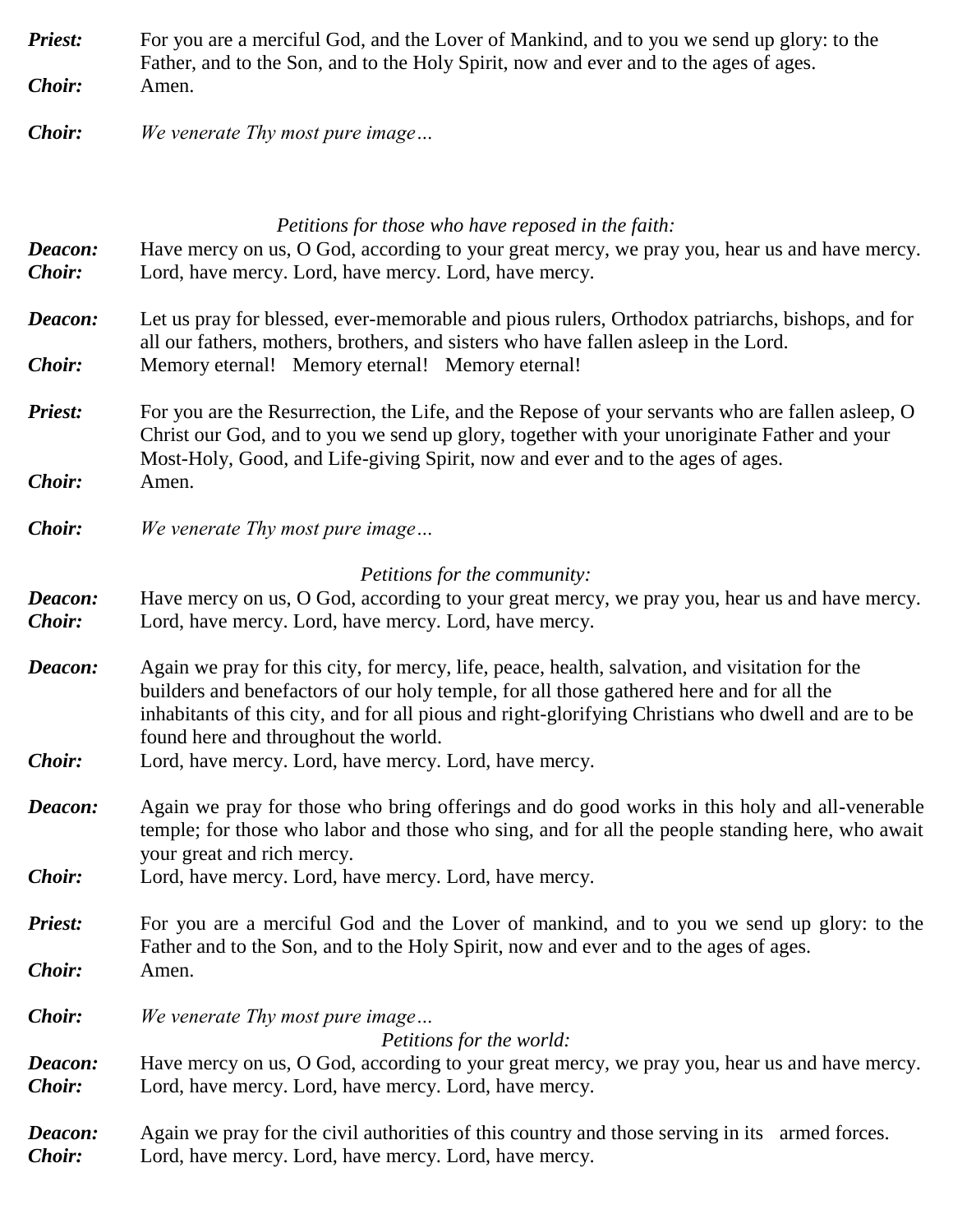*Deacon:* Again we pray for the protection of this holy church and that this town and every city and country be preserved from famine, pestilence, earthquake, flood, fire, the sword, invasion, and civil war; that our good and compassionate God may be gracious and favorable, that He may turn away all the wrath stirred up against us, and deliver us from His looming righteous threat, and have mercy on us.

- *Choir:* Lord, have mercy. Lord, have mercy. Lord, have mercy.
- *Deacon:* May the Lord God hear the voice of our supplication, sinners that we are, and be merciful with us.
- *Choir:* Lord, have mercy. Lord, have mercy. Lord, have mercy.
- *Priest:* Hear us, O God our Savior, Hope of all bounds of the earth and of those far away at sea, and graciously be merciful to us in our sinfulness and forgive us; for you are a merciful God and loves mankind, and we give praise to you Father, Son, and Holy Spirit, now and ever and to the ages of ages.
- *Choir:* Amen.

**As the prophets beheld, as the Apostles have taught, as the Church has received, as the Teachers have declared, as the world has agreed, as Grace has shown forth; as Truth has been revealed, as falsehood has been dissolved, as Wisdom has become manifest, as Christ awarded – thus we declare, thus we assert, thus we preach Christ our true God, and honor His Saints in words, in writings, in thoughts, in sacrifices, in churches, in Holy Icons; on the one hand worshipping and reverencing Christ as God and Lord; and on the other hand honoring the saints as true servants of the same Lord of all and accordingly offering them veneration. This is the Faith of the Apostles, this is the Faith of the Fathers, this is the Faith of the Orthodox, this is the Faith which has established the universe. These preachers of true piety, we praise as brothers and as those we long to have as our fathers, to the glory and honor of the true Faith for which they struggled, and we say: To the champions of Orthodoxy, pious Emperors, most-holy Patriarchs, Hierarchs, Teachers, Martyrs, and Confessors:**

*Choir:* **Memory eternal! Memory eternal! Memory eternal!**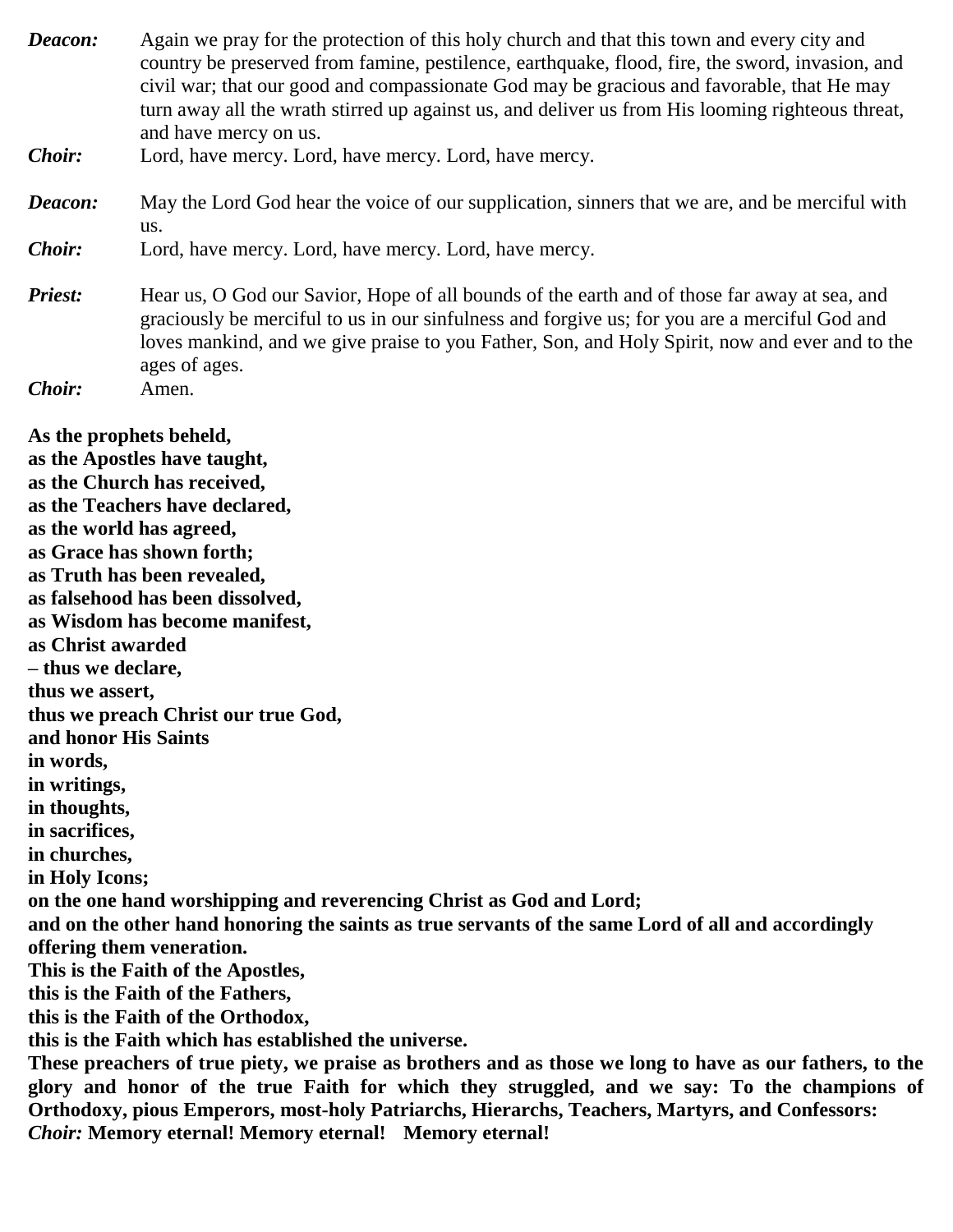*Priest:* The Holy Trinity has glorified them. By their contests and struggles and teachings for the sake of the true Faith to the point of death, we entreat God that we may be guided and strengthened and beg that we may be shown to be imitators of their inspired way of life until the end, by the mercies and grace of the great and first high-priest, Christ our true God; through the intercessions of our All-glorious Lady, the Birthgiver of God and Ever-Virgin Mary, of the Angels, and all the Saints. *People:* Amen.

### **The Great Prokeimenon – Tone 7**

| Who is so great a God as our God? Thou art the God Who does wonders!                    |
|-----------------------------------------------------------------------------------------|
| Who is so great a God as our God? Thou art the God Who does wonders!                    |
| Thou hast made known Thy power among the peoples.                                       |
| Who is so great a God as our God? Thou art the God Who does wonders!                    |
| And I said, now have I begun; this is the change of the right hand of the Most High.    |
| Who is so great a God as our God? Thou art the God Who does wonders!                    |
| I remembered the works of the Lord; for from the beginning will I remember Thy wonders. |
| Who is so great a God as our God? Thou art the God Who does wonders!                    |
| Who is so great a God as our God?                                                       |
| Thou art the God Who does wonders!                                                      |
|                                                                                         |

#### **The holy Gospel according to Luke 24:12-35 (5th Matins Gospel)**

But Peter arose and ran to the tomb; and stooping down, he saw the linen cloths lying by themselves; and he departed, marveling to himself at what had happened. Now behold, two of them were traveling that same day to a village called Emmaus, which was seven miles from Jerusalem. And they talked together of all these things which had happened. So it was, while they conversed and reasoned, that Jesus Himself drew near and went with them. But their eyes were restrained, so that they did not know Him. And He said to them, "What kind of conversation is this that you have with one another as you walk and are sad?" Then the one whose name was Cleopas answered and said to Him, "Are You the only stranger in Jerusalem, and have You not known the things which happened there in these days?" And He said to them, "What things?" So they said to Him, "The things concerning Jesus of Nazareth, who was a Prophet mighty in deed and word before God and all the people, and how the chief priests and our rulers delivered Him to be condemned to death, and crucified Him. But we were hoping that it was He who was going to redeem Israel. Indeed, besides all this, today is the third day since these things happened. Yes, and certain women of our company, who arrived at the tomb early, astonished us. When they did not find His body, they came saying that they had also seen a vision of angels who said He was alive. And certain of those who were with us went to the tomb and found it just as the women had said; but Him they did not see. Then He said to them, "O foolish ones, and slow of heart to believe in all that the prophets have spoken! Ought not the Christ to have suffered these things and to enter into His glory? And beginning at Moses and all the Prophets, He expounded to them in all the Scriptures the things concerning Himself. Then they drew near to the village where they were going, and He indicated that He would have gone farther. But they constrained Him, saying, "Abide with us, for it is toward evening, and the day is far spent." And He went in to stay with them. Now it came to pass, as He sat at the table with them, that He took bread, blessed and broke it, and gave it to them. Then their eyes were opened and they knew Him; and He vanished from their sight. And they said to one another, "Did not our heart burn within us while He talked with us on the road, and while He opened the Scriptures to us?" So they rose up that very hour and returned to Jerusalem, and found the eleven and those who were with them gathered together, saying, "The Lord is risen indeed, and has appeared to Simon!" And they told about the things that had happened on the road, and how He was known to them in the breaking of bread.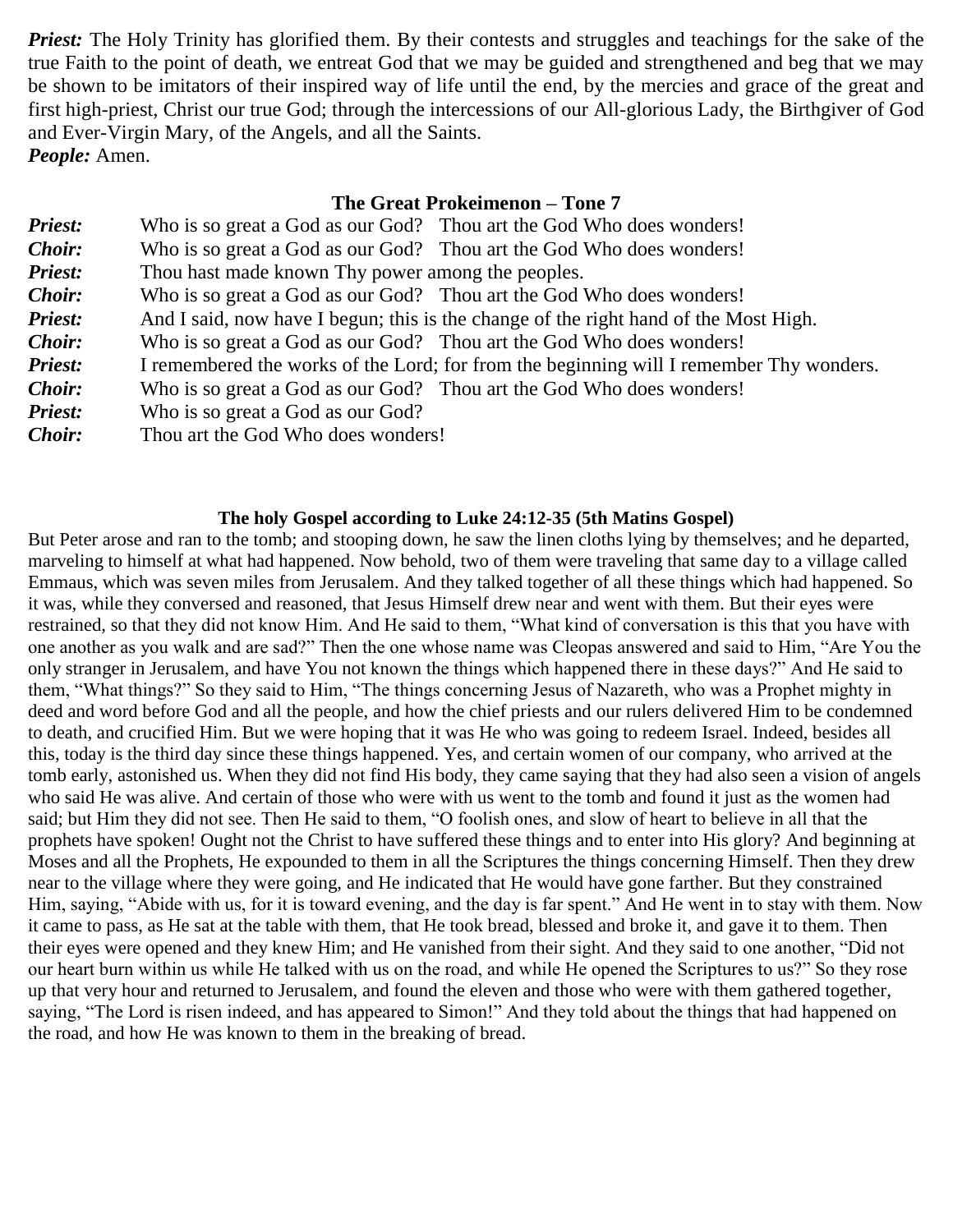

### **CANDLE INTENTIONS FOR THE HEALTH AND BLESSINGS OF**

Angela & Gerry on her & his birthday's Lena & Gerry Bakousidis Fr. Tom, Fr. Don, Fr. Paul, Fr. Anthony, Fr. Robert, Calvin, Larry, Helen, Angelo, Joan, Peggy, Bob, Angelo, Christine, Dorothy, Anna, Irene, Allen, Deborah, Luba, Kosta, Stojan, Mira, Bosa, Christopher, Allison, Jeanette, Katheryn, Joseph, Ted, Marlene, Gladys, my family and friends. Joe Tome Special Intention Joe Tome Mary, Angelo, Helen, Alex, Anna, Patsy Alex & Magda Popoff<br>Blessings for good health to all our family & friends Angelo & Christine Blessings for good health to all our family  $&$  friends

### **CANDLE INTENTIONS FOR BLESSED REPOSE**

Peter Popoff Alex & Magda Popoff Blessed Repose to all our deceased family members & friends Angelo & Christine

### **ETERNAL LIGHT AT THE ALTAR**

Bogdan Beslach The Beslach family

ခရွိက ခရွိက ခရွိက သို့သော သို့သည်။ ခရွိက ခရွိက ခရွိက ခရွိက သို့သည်။ သို့သည်။ ခရွိက ခရွိက ခရွိက

**WELCOME** to all our friends and visitors. Please join us in our fellowship hall after Liturgy.

 **COFFEE AND BAGELS** are served in the parish hall after Liturgy. Everyone is welcome to join us for time of fellowship. If you would like to volunteer to help serve or sponsor the coffee & bagels there is a sheet next to the kitchen window. Please commit to helping out so we can continue having this social time <del>togethel</del>'.

### **PAN-ORTHODOX LENTEN RETREAT – MARCH 21 AT OUR PARISH**

**Our Covenant with God: Lessons from the Patriarchs, Prophets, Scribes, and Pharisees** Fr. Bogdan Bucur will discuss some Biblical texts including the persons of Abraham, Jacob, Moses, and the woman caught in adultery. Fr. Bogdan is a former student of Archbishop Alexander. Archbishop Alexander will join us for the retreat. **Please use the sign-up sheet or call the parish office to register. A separate signup sheet is for volunteers to bring Lenten food for the lunch that day.**

**COIN BOXES** Each Lent, we collect coins to help support the Orthodox missions here in the US and around the world through the Orthodox Christians Mission Center (OCMC). Boxes are found on the tables in the church hall. Please be generous!

### **OUR CHARITY MINISTRIES**

**HOPE IN A BOX** is collecting Feminine Care Products for the month of March. Place the items in the blue box in the hall. Catholic Charities Community Closet will distribute the items.

**FOOD DRIVE** Place non-perishable food items in the other blue box in the hall.

**MEMORIAL (SOUL) SATURDAYS** From early times the Church dedicated Saturday to the souls. It is primarily the day of those who have fallen asleep. Christians always took care, with memorial services and charitable acts done especially on Saturdays, to stay close to their dead and ask God for their repose and salvation.

The next Souls' Saturdays are March 14, 21, and 28. A Trisagion will be served on each Souls' Saturday (except March 21) at 4:45 pm, prior to Vespers. At the Presanctified on Friday, March 20, the Trisagion will be served at the end of the Liturgy. Please fill out the sheet at the candle stand with the names of your fallen asleep (first names only) and return them to Fr. Matthew as soon as possible.